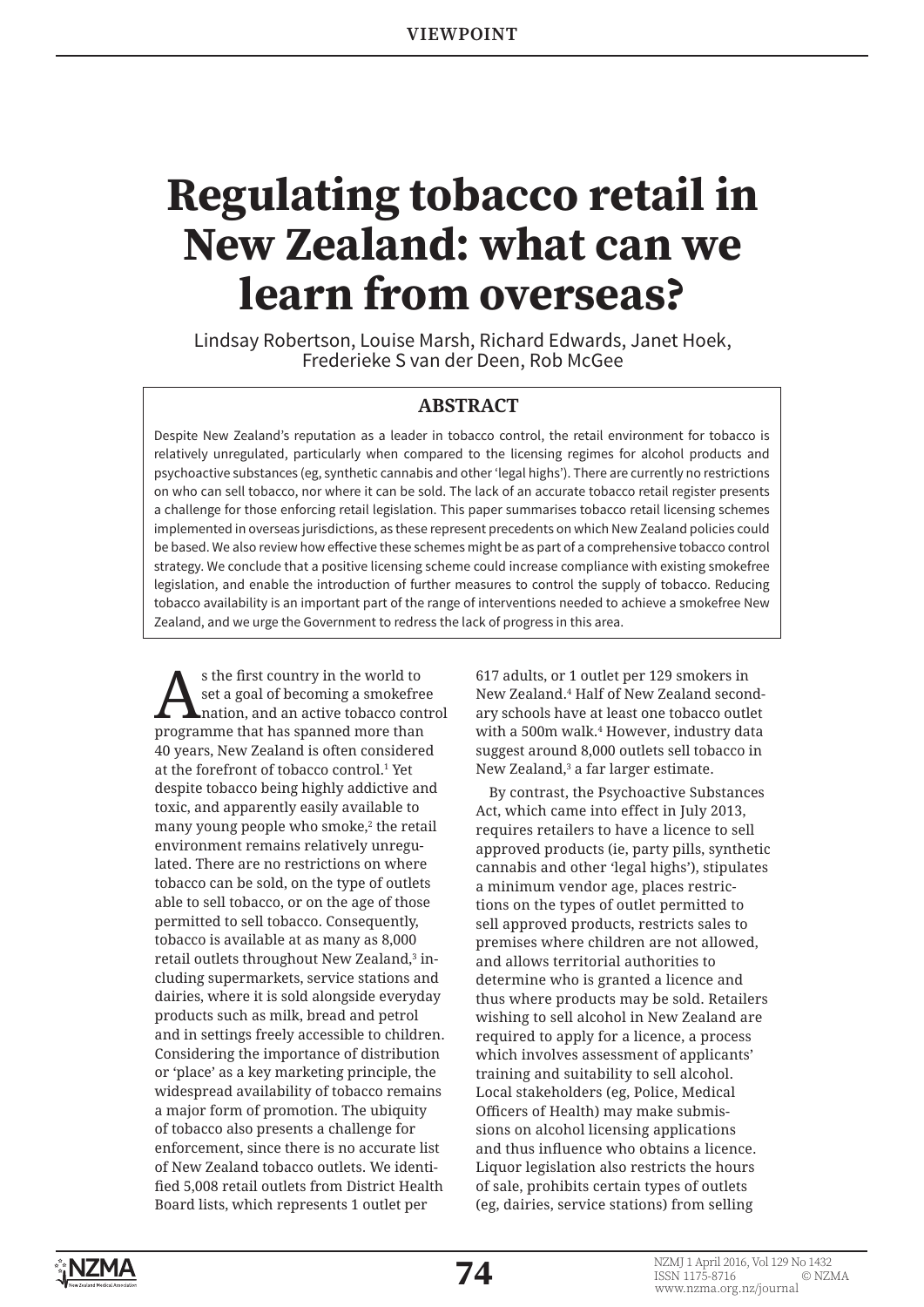alcohol, and children under 18 years of age are not permitted to enter liquor stores unless accompanied by an adult.

Evidence suggests the widespread retail availability of tobacco has serious consequences. It may encourage smoking initiation among youth,<sup>5</sup> some retailers may continue to sell tobacco to minors<sup>6</sup> and it may undermine smokers' quit attempts.<sup>7</sup> Many children who smoke report that they usually obtain tobacco by purchasing from a shop, which suggests that current restrictions on sales to minors are not completely effective.<sup>2</sup> The higher density of retailers in more deprived neighbourhoods<sup>4</sup> is likely to contribute to the higher smoking prevalence amongst those who are socioeconomically disadvantaged and consequently to health inequalities.

Following its inquiry into the tobacco industry, the Māori Affairs Select Committee (MASC) recommended that the government consider reducing the number of retail outlets, investigate giving local authorities the power to control the number and location of tobacco retailers, and consider imposing sales bans on retailers breaching smokefree legislation.8 In its response to the inquiry, the government agreed to investigate further options to reduce the supply of tobacco.9 However, in the 5 years since the inquiry, no progress has been made towards these particular recommendations. The National Smokefree Working Group has consistently argued for restrictions on the supply of tobacco, as well as stronger enforcement of existing retail-level legislation.<sup>10</sup> However, in a recent presentation to the MASC on progress towards the smokefree goal, the Ministry of Health indicated that interventions to reduce availability and supply of tobacco were considered 'low priority'.<sup>11</sup> This lack of action does not support the Government's own commitment to "reducing smoking prevalence and *tobacco availability* to minimal levels by 2025."9

Despite New Zealand's reputation as a leader in tobacco control,<sup>1</sup> several other countries and jurisdictions have made far greater progress in regulating the tobacco retail environment through retailer registration or licensing schemes. In this paper, we summarise some of the regulatory approaches from these jurisdictions, as

these represent precedents on which New Zealand policies could be based.

### Negative licensing schemes

Negative licensing schemes require retailers to notify government authorities that they are selling tobacco. Retailers neither have to seek permission, nor prove their suitability, to sell tobacco, but they may be removed from the register and have the right to sell tobacco revoked on a temporary or permanent basis. For example, in New South Wales (NSW) all retailers of tobacco are legally required to be registered with the Government Licensing Service.<sup>12</sup> In Scotland<sup>13</sup> and Ireland,<sup>14</sup> mandatory tobacco retailer registration schemes make it illegal to sell tobacco without registration, and authorities can ban or suspend retailers from selling tobacco if they breach legislation.<sup>13,14</sup> In Fiji,<sup>15</sup> New York (NY) State,<sup>16</sup> and several Canadian jurisdictions (eg, Ontario,<sup>17</sup> Nova Scotia,<sup>18</sup> Quebec<sup>19</sup> and British Columbia<sup>20</sup>), tobacco retailers are required to annually register or apply for a permit, and these schemes may entail annual fees. In NY State, violations of smokefree legislation can result in suspensions or revocation of retailers' ability to sell not only tobacco, but also alcohol and lottery tickets.<sup>16</sup>

# Positive licensing schemes

A positive licensing scheme, such as those implemented in five Australian states, $21$  requires retailers to apply for a tobacco retail licence. This licence is only granted if conditions are met and a fee is paid. In Australia, annual fees range from \$200 to \$510 AUD, though conditions on obtaining a licence are minimal.<sup>21</sup> Singapore<sup>22</sup> and Finland<sup>23</sup> both have positive tobacco retail licensing with an annual fee set by local authorities, and the Finnish licensing system requires retailers to submit satisfactory operational plans and reports in order to successfully renew the licence each year.<sup>23</sup> Within NY State, local licensing systems operate in conjunction with state-level registration. In NY City, retailers apply biannually for a licence to sell cigarettes, paying a \$110 USD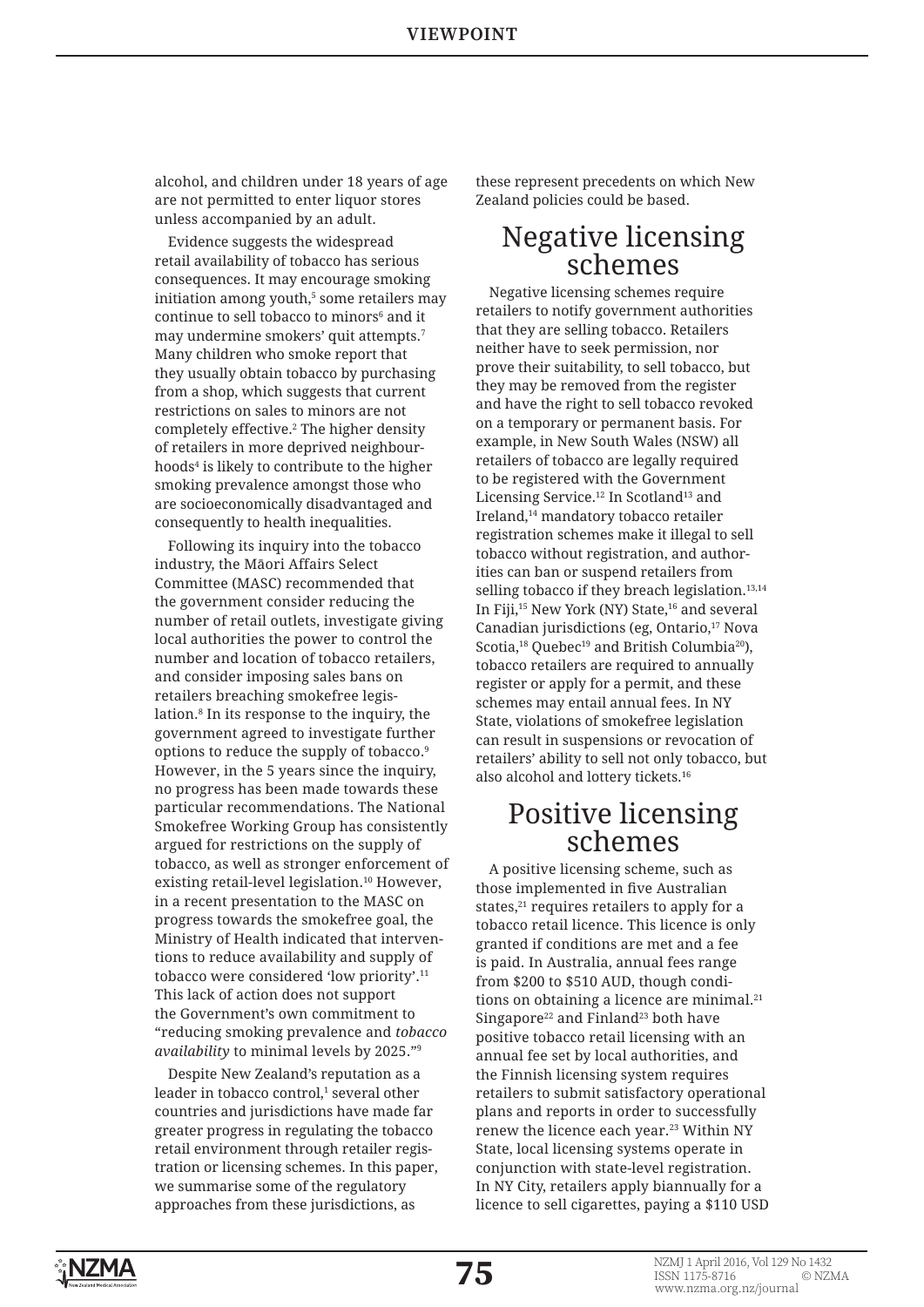fee. Similarly, in Dutchess County (NY) a permit is required to sell tobacco. In each of these cases, licences can be revoked for violations of smokefree legislation.<sup>16</sup>

Stronger tobacco licensing schemes have begun to be introduced in some areas. In Santa Clara County (California), for example, tobacco retailers are required to apply for a permit, with no permits granted to any retailer applying to operate within 1,000 feet of a primary or secondary school or within 500 feet of another tobacco retailer. Since permits cannot be transferred if a business is sold, this approach supports a gradual reduction in retailer density. In 2011, a law change in Huntington Park (California) prohibited any tobacco retail licences being issued to retailers in residential zones, within 500 feet of 'youth-populated areas' (ie, schools, childcare centres, playgrounds, libraries, parks and arcades), or within 200 feet of another tobacco retailer. Furthermore, no more than one licence is granted per 1,000 residents.16

A particularly innovative approach has been introduced in Hungary, where legislation enacted in 2013 mandated that tobacco could only be sold at a limited number of government-licensed outlets.<sup>24</sup> This measure dramatically reduced the number of tobacco stores from around 42,000 to 7,000. Applicants wishing to sell tobacco were required to submit a business plan and pay a flat fee; successful bids were granted a 20-year concession to sell tobacco. The quota for tobacco licences is linked to the population size: in a municipality with fewer than 2,000 residents the maximum is one; for municipalities with more than 2,000 residents, one licence is issued for every 2,000 residents (Julia Berki, email to author, 3 August 2015).

In addition to these examples, San Francisco officials have recently approved the Tobacco Sales Reduction Act, a law that imposes a limit of 45 tobacco retailing permits for each of the 11 city districts.25 This state law does not affect existing permit holders, which are expected to decline from the current 1,000 permits to 495 through attrition, over the next 10 to 15 years. The Cook Islands have also recently approved a licensing scheme for tobacco retailers as part of a reform of the national tobacco legislation.<sup>26</sup>

# Evidence of effectiveness of tobacco retailer licensing

Although published evaluations are limited, tobacco retail licensing schemes appear to increase compliance with youth access restrictions and reduce the retail availability of tobacco. An evaluation of the NSW scheme indicates that registered tobacco outlets are less likely than unregistered outlets to breach smokefree legislation.<sup>12</sup> Research on the South Australia (SA)<sup>27</sup> and Santa Clara County<sup>28</sup> schemes suggests that introducing an annual licence fee and application process may be sufficient in and of itself to reduce the number of retailers selling tobacco. In SA, when the cost of a tobacco retail licence fee increased from \$12 to around \$200 AUD, the number of tobacco retail licences decreased by 24% over 2 years, with the largest decline in licences occurring for on-licensed venues (ie venues where alcohol is available for consumption on the premises).<sup>27</sup> The licensing scheme in Finland is also believed to have reduced the number of outlets selling tobacco,<sup>29</sup> though there is no official data to support this conclusion (Reeta Honkanen, email to author, 8 July 2015). A New Zealand modelling study suggests that drastically reducing the number of tobacco outlets in New Zealand could help reduce smoking prevalence over the long term.<sup>30</sup> In that study, the estimated effect on smoking prevalence was modest in size, however the particular analyses undertaken were based on certain assumptions that may have resulted in conservative estimates. The impact of retailer licensing schemes on youth uptake and smoking prevalence has yet to be investigated.

## Discussion

The inconsistency between the ubiquity of tobacco in New Zealand and the Government's commitment to reducing tobacco availability to "minimal levels"9 is a primary justification for a positive licensing scheme. Such a scheme could include a limit on the number of tobacco retail licences issued and this could be

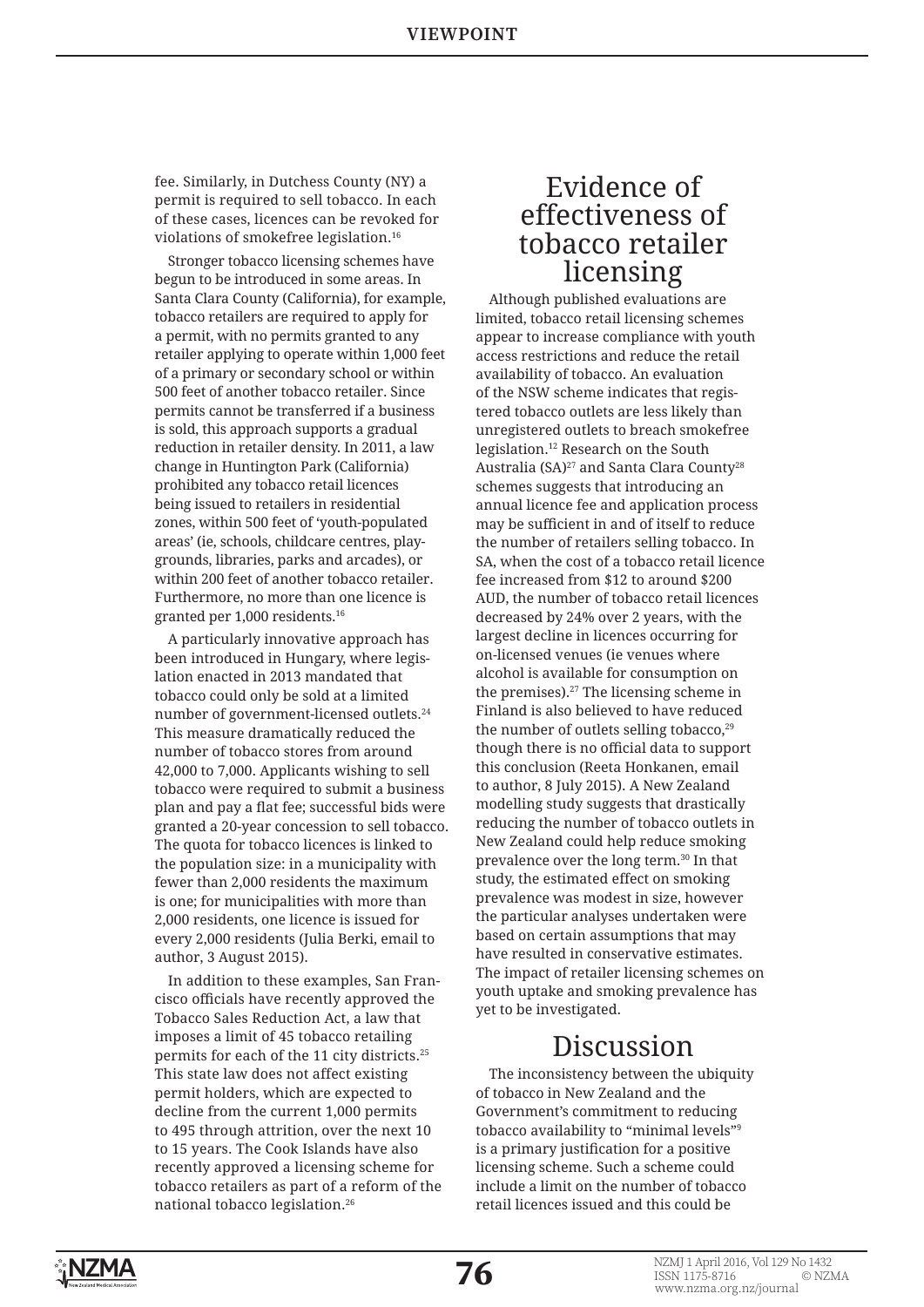introduced as an immediate measure, as in Hungary.<sup>24</sup> Alternatively, a limit on the number of licences could be introduced in a similar manner to San Francisco City25 or Huntington Park,<sup>16</sup> where a large reduction in outlet density will be realised over the long term. Alternatively, or additionally, restrictions on tobacco sales around schools and other youth-populated areas could be adopted, similar to Santa Clara County and Huntington Park.16 Given that the point-ofsale (POS) tobacco display ban now greatly reduces the exposure of children and young people to tobacco in shops, it could be argued that restricting tobacco availability around schools is less justifiable in New Zealand than in jurisdictions without POS bans. However, the POS display ban does not address the problem of easy access to tobacco around schools.<sup>4</sup> Further, the New Zealand public<sup>31,32</sup> and tobacco retailers themselves<sup>33</sup> tend to be particularly supportive of restricting tobacco sales around schools, hence it may be more likely to gain political traction than other policies, and could still result in significant reductions in tobacco outlet density.<sup>30</sup>

The second justification for introducing a positive licensing scheme stems from evidence that many retailers in New Zealand continue to sell tobacco to children younger than 18 years of age.<sup>6</sup> Around 12% of underage smokers report that they usually obtain their tobacco from retail sources, and this proportion has remained consistent for several years.<sup>2</sup> Licensing is likely to enhance enforcement of bans on retail sales to minors and effective enforcement of these laws can reduce youth smoking.<sup>34</sup> Currently in New Zealand, Smokefree Enforcement Officers, who enforce smokefree legislation, compile lists of tobacco retailers through searching business directories and from local knowledge.<sup>4</sup> This is inefficient and unlikely to be completely accurate. A licensing scheme would efficiently provide Smokefree Enforcement Officers with accurate data on local tobacco retail outlets, and support their enforcement efforts. Furthermore, licensing may enhance enforcement as the risk that their ability to sell tobacco could be suspended or revoked

may deter retailers from selling to minors more than infringement fines alone.<sup>12</sup> Lastly, a licensing scheme could provide a revenue stream to fund enforcement efforts, and if accompanied by an appropriate licence fee, may also reduce retailer numbers and tobacco availability.27,29

The New Zealand government could also adopt additional measures as part of a positive licensing model. These measures have not yet, to our knowledge, been introduced by any country or jurisdiction. One measure would be to require those selling tobacco to be aged 18 or over, which would align with the recommendation in Article 16 of the WHO Framework Convention on Tobacco Control.35 Additionally, tobacco sales could be prohibited at on-licensed premises, such as bars and nightclubs. The link between alcohol use and smoking uptake and relapse is well established.<sup>36</sup> Therefore not allowing tobacco sales at locations where alcohol is consumed might be an important way to reduce the alcohol and smoking link, and reduce smoking initiation and relapse after cessation. Other strategies that would greatly reduce tobacco availability include restricting tobacco sales to specialist outlets where children are not allowed, such as off-licensed liquor stores. This idea is well supported by New Zealand smokers,<sup>32</sup> would result in a large reduction in the number of tobacco outlets,<sup>30</sup> and given that these outlets are already licensed, fewer resources may be needed to implement this change. Pharmacy-only tobacco sales is another option that merits further investigation.<sup>37</sup>

# Conclusion

Evidence that several other countries and jurisdictions have made considerably more progress in regulating tobacco retailing should galvanise action to ensure New Zealand's continuing status as a leader in tobacco control. Reducing tobacco availability is a component of the Government's smokefree 2025 goal and is an important part of the strategy needed to achieve minimal levels of smoking by 2025. We urge the Government to redress the lack of progress in this area.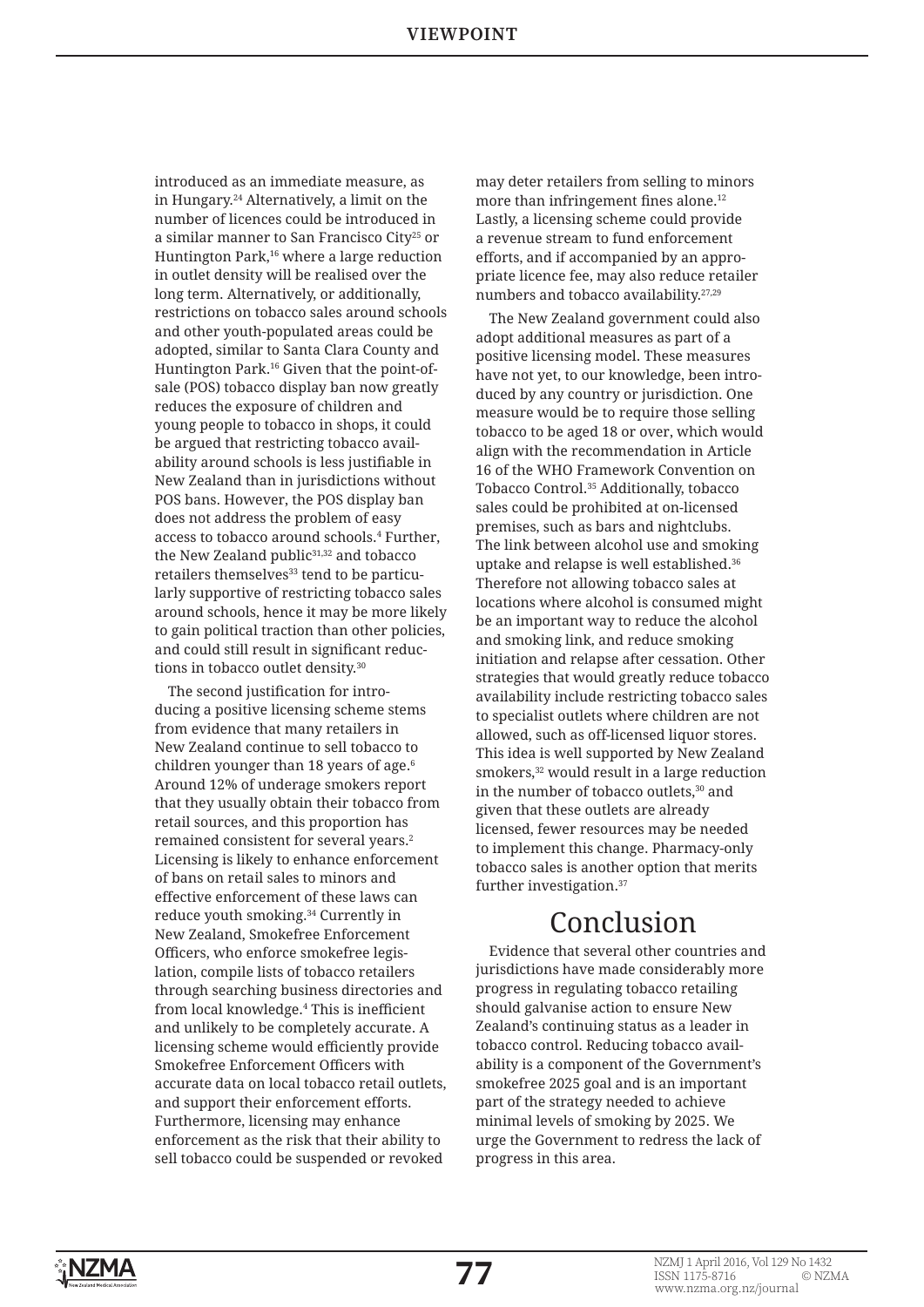### **Competing interests:**

Lindsay Robertson reports grants from NZ Lottery Health and NZ Asthma Foundation, and other funding from NZ Cancer Society during the conduct of the study.

### **Author information:**

Lindsay Robertson, PhD Candidate, Cancer Society Social & Behavioural Research Unit, Department of Preventive and Social Medicine, University of Otago, Dunedin; Louise Marsh, Research Fellow, Cancer Society Social & Behavioural Research Unit, Department of Preventive and Social Medicine, University of Otago, Dunedin; Richard Edwards, Professor, Department of Public Health, University of Otago, Wellington; Janet Hoek, Professor, Department of Marketing, University of Otago, Dunedin; Frederieke S van der Deen, PhD Candidate / Assistant Research Fellow, Department of Public Health, University of Otago, Wellington; Rob McGee, Professor, Cancer Society Social & Behavioural Research Unit, Department of Preventive and Social Medicine, University of Otago, Dunedin.

### **Corresponding author:**

Lindsay Robertson, Cancer Society Social & Behavioural Research Unit, Department of Preventive and Social Medicine, University of Otago, PO Box 56, Dunedin 9054 l.robertson@otago.ac.nz

**URL:**

www.nzma.org.nz/journal/read-the-journal/all-issues/2010-2019/2016/vol-129-no-1432-1 april-2016/6851

#### **REFERENCES:**

- **1.** Studlar DT. Tobacco control policy instruments in a shrinking world: how much policy learning? Intl Journal of Public Administration 2006; 29(4-6): 367-96.
- **2.** Gendall P, Hoek J, Marsh L, et al. Youth tobacco access: trends and policy implications. BMJ Open 2014; 4(4): e004631.
- **3.** Euromonitor. British American Tobacco (New Zealand) Ltd: Company Profile. Euromonitor Passport GMID; 2014.
- **4.** Marsh L, Doscher C, Robertson L. Characteristics of tobacco retailers in New Zealand. Health & Place 2013; 23: 165-70.
- **5.** Lipperman-Kreda S, Grube JW, Friend KB. Local tobacco policy and tobacco outlet density: associations with youth smoking. J Adolesc Health 2012; 50(6): 547-52.
- **6.** Heather B. Alarming result in underage ciggie sting. The Dominion Post 2014. http://www.stuff. co.nz/national/10635930/ Alarming-result-in-under-

age-ciggie-sting Accessed 15 September 2015.

- **7.** Burton S, Clark L, Jackson K. The association between seeing retail displays of tobacco and tobacco smoking and purchase: findings from a diary-style survey. Addiction 2012; 107(1): 169-75.
- **8.** Māori Affairs Select Committee. Inquiry into the tobacco industry in Aotearoa and the consequences of tobacco use for Māori. Wellington: Māori Affairs Select Committee 2010.
- **9.** New Zealand Government. Government response to the report of the Māori Affairs Committee on its Inquiry into the tobacco industry in Aotearoa and the consequences of tobacco use for Māori. Wellington: New Zealand Government 2011.
- **10.** National Smokefree Working Group. The roadmap to a smokefree Aotearoa New Zealand 2025. Wellington: New Zealand Smokefree Coalition; 2012. http://www.

sfc.org.nz/documents/ the-roadmap.pdf Accessed 15 September 2015

- **11.** Ministry of Health. Smokefree New Zealand 2025: presentation to Māori Affairs Select Committee. Wellington: Ministry of Health; 2015.
- **12.** Fry R, Williams K, Tang A, et al. Selling tobacco anywhere, anytime: harmful not helpful. Sydney, Australia. Sydney: Cancer Council NSW; 2013.
- **13.** Scottish Government. Scottish Tobacco Retailers Register. 2011. http:// www.tobaccoregisterscotland.org Accessed 31 August 2015.
- **14.** Irish Office of Tobacco Control. National register of tobacco retailers. http:// www.tobaccoregister. ie/about-the-register/ about-the-register.aspx Accessed 15 September 2015.
- **15.** World Health Organisation. Fiji Ministry of Health Publishes New Tobacco Control Regulations. 2013. www.who.int/ fctc/implementation/news/